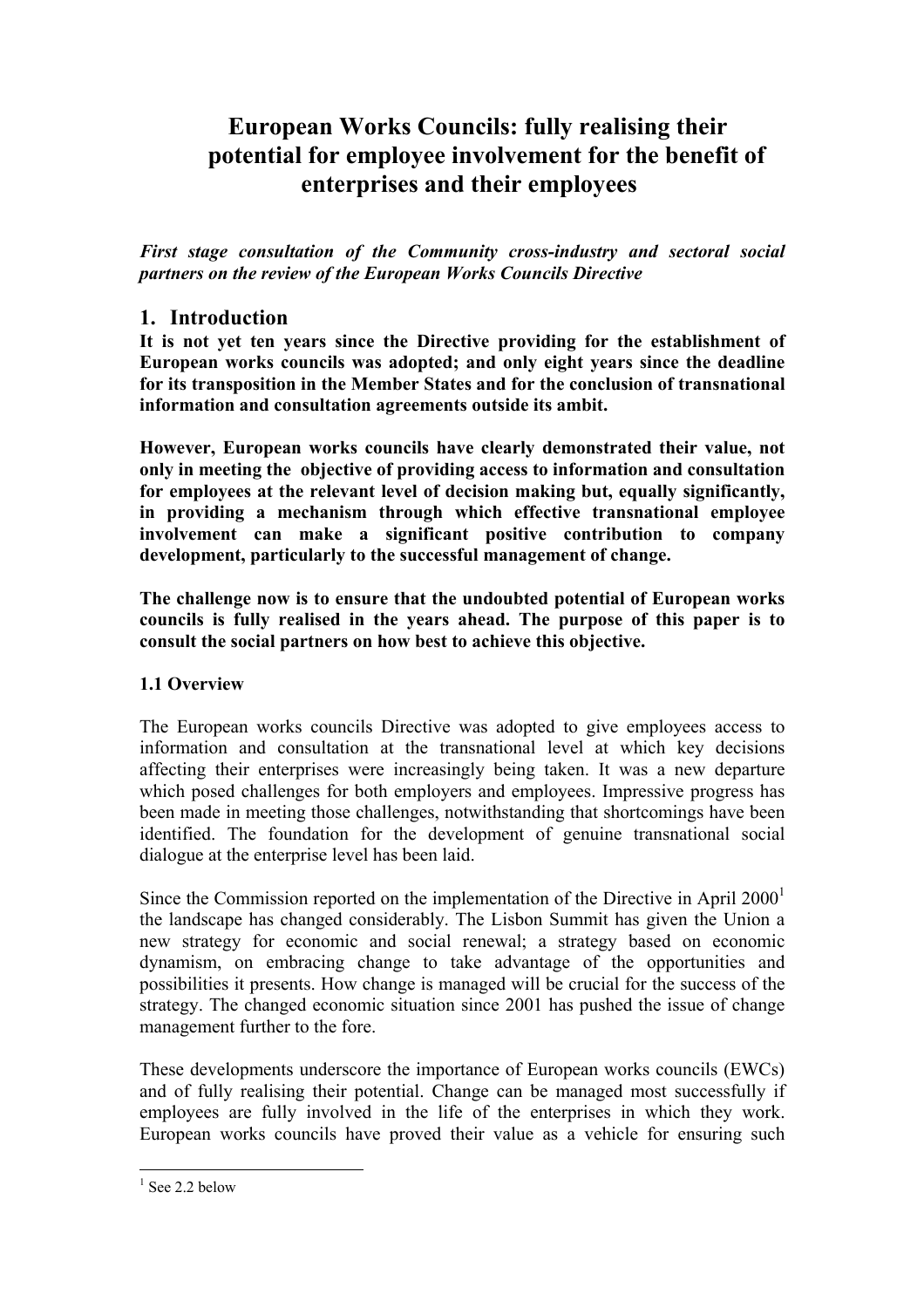involvement. Where both sides have shown a willingness to embrace the potential of EWCs there have been cases where management and employee representatives have reached agreement on the general principles of how large scale transnational restructuring should be implemented.

Conversely, it is instances where the information and consultation process has been seen to be absent or ineffective in restructuring situations that have given rise to the greatest concern and anger among employees. Calls for the revision of the Directive have essentially been aimed at ensuring its effectiveness in all situations.

Other significant developments in the period since 2000 include: the advances in Community legislation on employee involvement; valuable input from the Community institutions on the Directive; significant developments in the conduct of social dialogue at European level; and, not least, advances within European works councils themselves. Adapting to the impact of enlargement on EWCs is a challenge that must be faced.

In the light of these new circumstances it is now opportune to formally consult the Community social partners on the Directive, on how best to secure the continued functioning and development of transnational social dialogue at enterprise level.

# **2. Progress under the Directive**

### **2.1 The legislative and institutional background**

Directive 94/45/EC on the establishment of a European works council or a procedure in Community-scale undertakings and Community-scale groups of undertakings for the purposes of informing and consulting employees was adopted by the Council on [2](#page-1-0)2 September 1994<sup>2</sup>. On 15 December 1997 the Council adopted Directive 97/74/EC extendingthe application of Directive 94/45/EC to the United Kingdom.<sup>3</sup>

Under Article 15 of the 94 Directive the Commission was required, in consultation with Member States and with management and labour at European level, to review the operation of the Directive with a view to proposing any amendments that might be necessary to the Council. In April 2000 the Commission submitted to the European Parliament and to the Council a Report on the legal and practical application of the Directive<sup>[4](#page-1-2)</sup>.

In September, 2001 the European Parliament adopted a Resolution on the Commission report<sup>5</sup>[.](#page-1-3) The Resolution, while acknowledging the positive impact of the Directive, identified a number of weaknesses and called on the Commission to submit a proposal to revise the Directive to address these. It highlighted, in particular, the challenges posed by industrial restructuring and the positive contribution that employee involvement through the EWC can make in smoothing the adjustment process.

 $\overline{a}$ 

<span id="page-1-0"></span> $^2$  OJ L 254/64 of 30.9.1994<br> $^3$  OJ L 10/22 of 16.1.1998

<span id="page-1-1"></span>

<span id="page-1-2"></span><sup>4</sup> COM(2000) 188 final

<span id="page-1-3"></span><sup>5</sup> A5-0282/2001 PE 308.750/28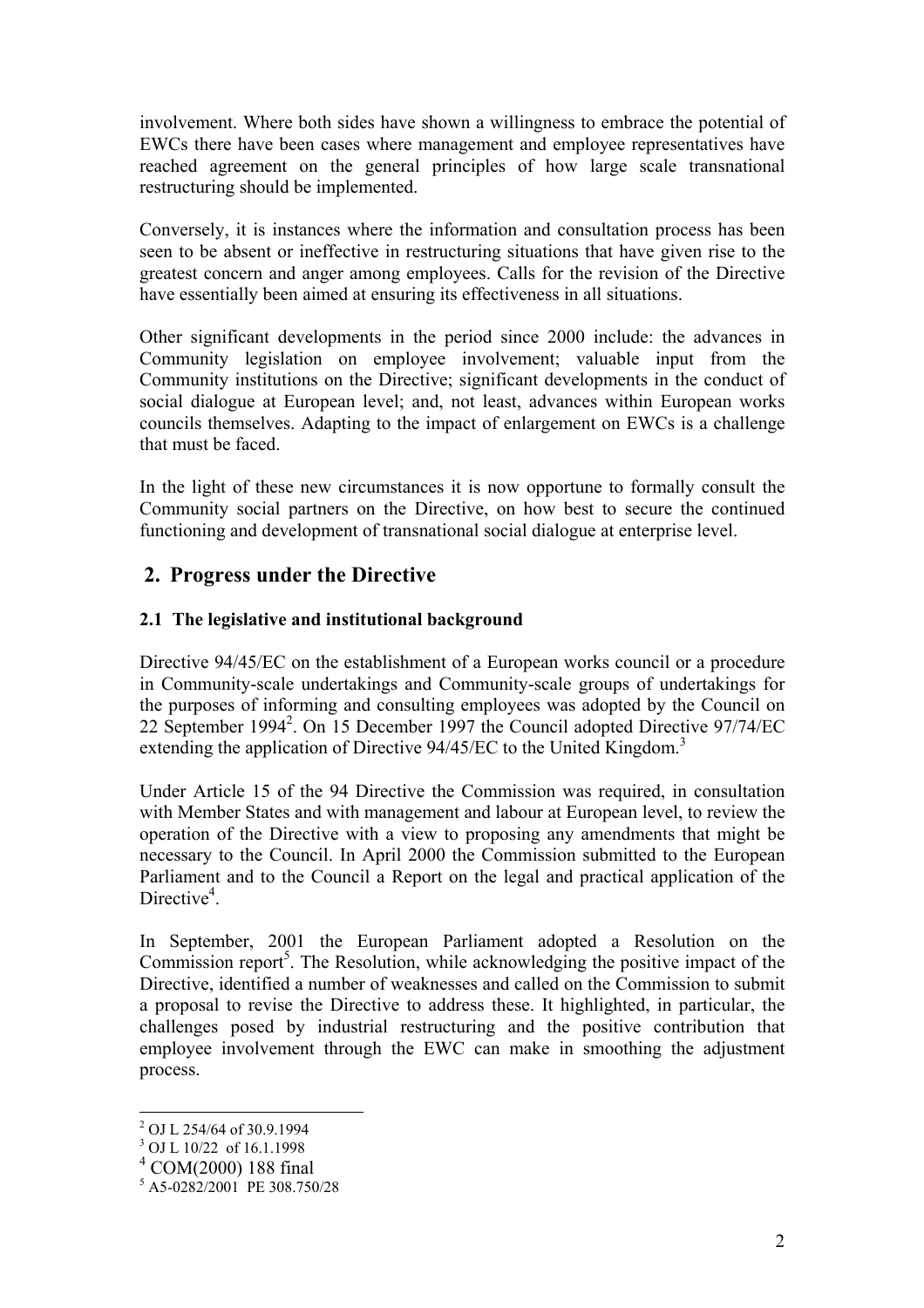Most recently, the European Economic and Social Committee (EESC), at the request of the Commission, adopted an exploratory opinion on the Directive<sup> $6$ </sup> in September 2003. It is primarily meant to be a corpus of information to take stock of the experience acquired following the implementation of the Directive. It is particularly useful in that it draws on a wide range of studies and analyses, from both the employers' and employees' perspectives, in presenting the Committee's view of experience to date.

### **2.2 The success in developing European works councils**

Consideration of future policy regarding EWCs must begin by fully recognising the very significant progress that has already been achieved. As the European Parliament Resolution notes, the impact of the Directive can be seen in the sheer numbers of EWCs established. We now have some 650 companies or groups with European works councils' agreements. It is estimated that these agreements cover some 11 million employees with some 10,000 employee representatives directly involved.

The basis has been laid for the development of a genuine transnational social dialogue at the enterprise level. The EESC opinion outlines the considerable benefits that European works councils have brought: to employees directly and also with beneficial effects for the development of social dialogue at both the transnational and national levels; to companies in terms of their effects on internal decision making processes and the potential to facilitate change management; and also in terms of the contribution European works councils can make to wider European objectives such as those set at Lisbon.

The commitment and effort of those directly involved in achieving this progress should be explicitly acknowledged. The Directive was a completely novel development posing new challenges for both employers and employees. Agreeing the establishment of EWCs and making them operational has required re-focussing perspectives to the transnational level; developing new relationships and learning new ways of working together; becoming familiar with and accommodating different industrial relations practices and traditions; and, not least, it has involved developing communications across different cultures and languages.

This has required considerable effort and resource commitment on the part of both management and employee representatives. The part played by European level trade unions, especially the European sectoral federations should be mentioned in particular. Their involvement has brought a coherence to the practical process of establishing EWCs; a fact acknowledged also by employers and evidenced by the involvement of European level federations as joint signatories in so many agreements.

It should also be mentioned that the Community has, through its funding mechanisms, actively supported the process of securing the successful implementation of the Directive. Reflecting the importance that has been attached to the issue at Community level, a significant amount of funding has been allocated each year to the budget line

 $\overline{a}$ 

<span id="page-2-0"></span><sup>&</sup>lt;sup>6</sup> Opinion of the European Economic and Social Committee on the practical application of the European Works Council Directive and on any aspects of the Directive that might need to be revised CESE 1164/2003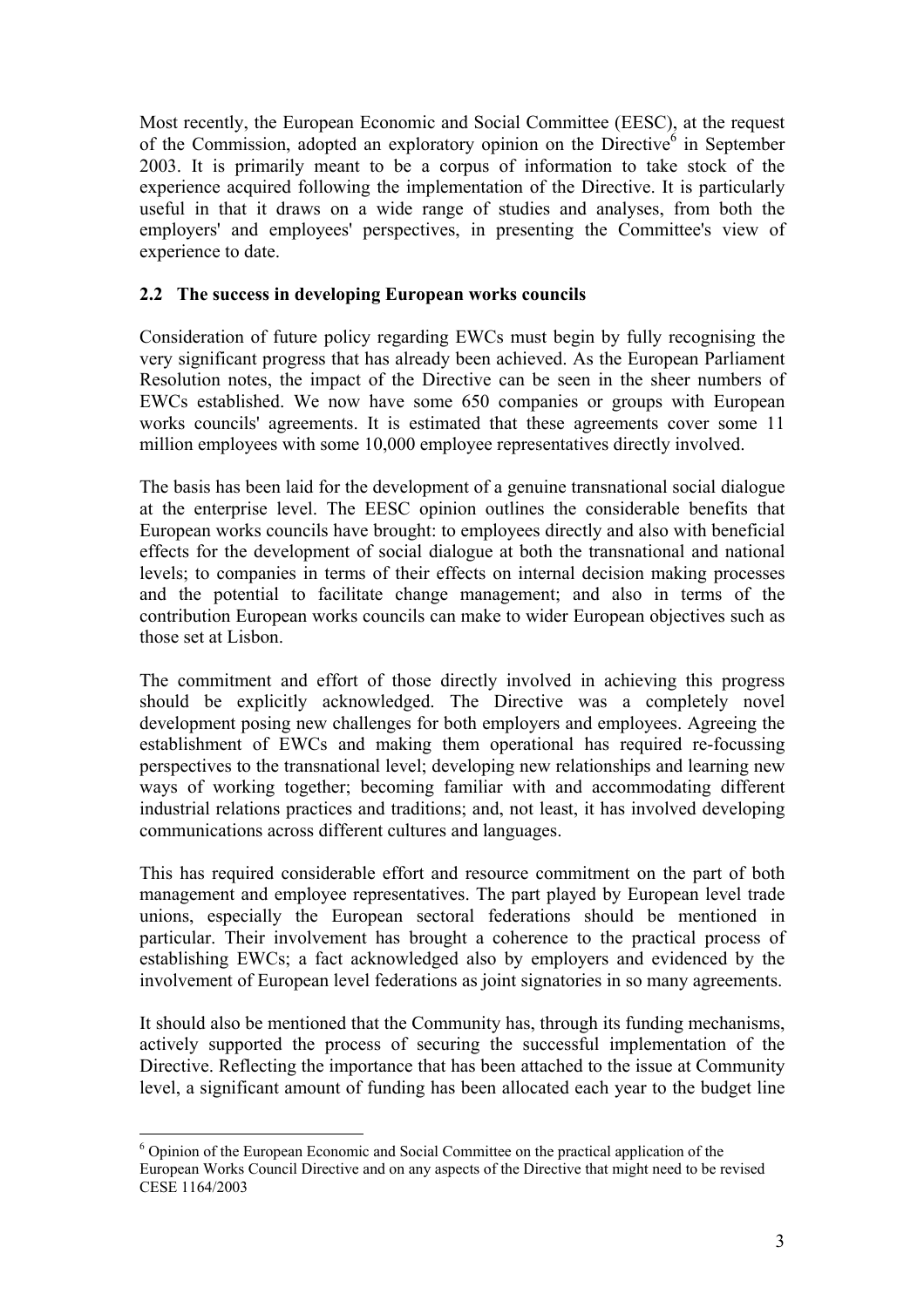which specifically supports transnational co-operation between employee and employer representatives on employee involvement issues<sup>[7](#page-3-0)</sup>.

#### **2.3 Key aspects of the Directive's underlying success**

There are also solid grounds for believing that, alongside the energy and commitment of those directly involved and the support from Community funding, the manner in which the Directive itself has been formulated has contributed significantly to its successful implementation. Two aspects in particular are worth highlighting.

Firstly, the Directive provides maximum flexibility to the social partners themselves at enterprise level to agree solutions best suited to their own circumstances. Article 13 of the Directive provided complete flexibility in this regard and its success is evident by the willingness of both trade unions and employers to make use of it; the majority of agreements under the Directive have been concluded on this basis. But within the Directive itself the priority remains focussed on achieving agreed solutions; the subsidiary requirements set out in the Annex come into play only if agreed solutions cannot be arrived at: they have hardly ever been applied in practice.

The success of this principle of giving priority to social partner negotiations, and the fact that it has been replicated as a key feature of subsequent Community instruments on employee involvement, serves to establish it as a cornerstone of the Community approach in this field which should persist in the future operation of the Directive.

Secondly, the Directive does not seek to determine the manner in which employee representatives are selected. This is left to be determined at Member State level in accordance with national law and practice. Thus it has been possible for the Directive to be smoothly integrated into the industrial relations systems of the different Member States. Once again this principle has been preserved in subsequent Community instruments on employee involvement.

The view that the overall approach of the Directive has been broadly correct is supported by the relative lack of recourse to the courts to adjudicate issues. Three cases referred to the European Court of Justice $\delta$  have involved issues concerning the extent of the obligation on management to provide employee representatives with information necessary for the initiation of the process of establishing a European works council. The judgements of the Court and Opinion of the Advocate General in these cases have held that the obligations on management should be read expansively. There have also been a number of relevant cases at Member State level, most notably concerning breaches of the information and consultation requirements under European works councils' agreements but also concerning the applicable procedures for appointing employee representatives and questions of legal jurisdiction. However it is clear that, particularly having regard to the novelty of the Directive, the number of occasions on which the parties have been obliged to have recourse to the courts has been relatively few.

<span id="page-3-0"></span> $\overline{a}$ <sup>7</sup> Budget Heading 04030303 " Information, consultation and participation  $^{8}$  Cases C 62/00 Bofreet, C 440/00 Kubno & Nagal and C 340/01 A DS A

<span id="page-3-1"></span>Cases C-62/99 Bofrost, C-440/00 Kuhne & Nagel and C-349/01 ADS Anker GmbH.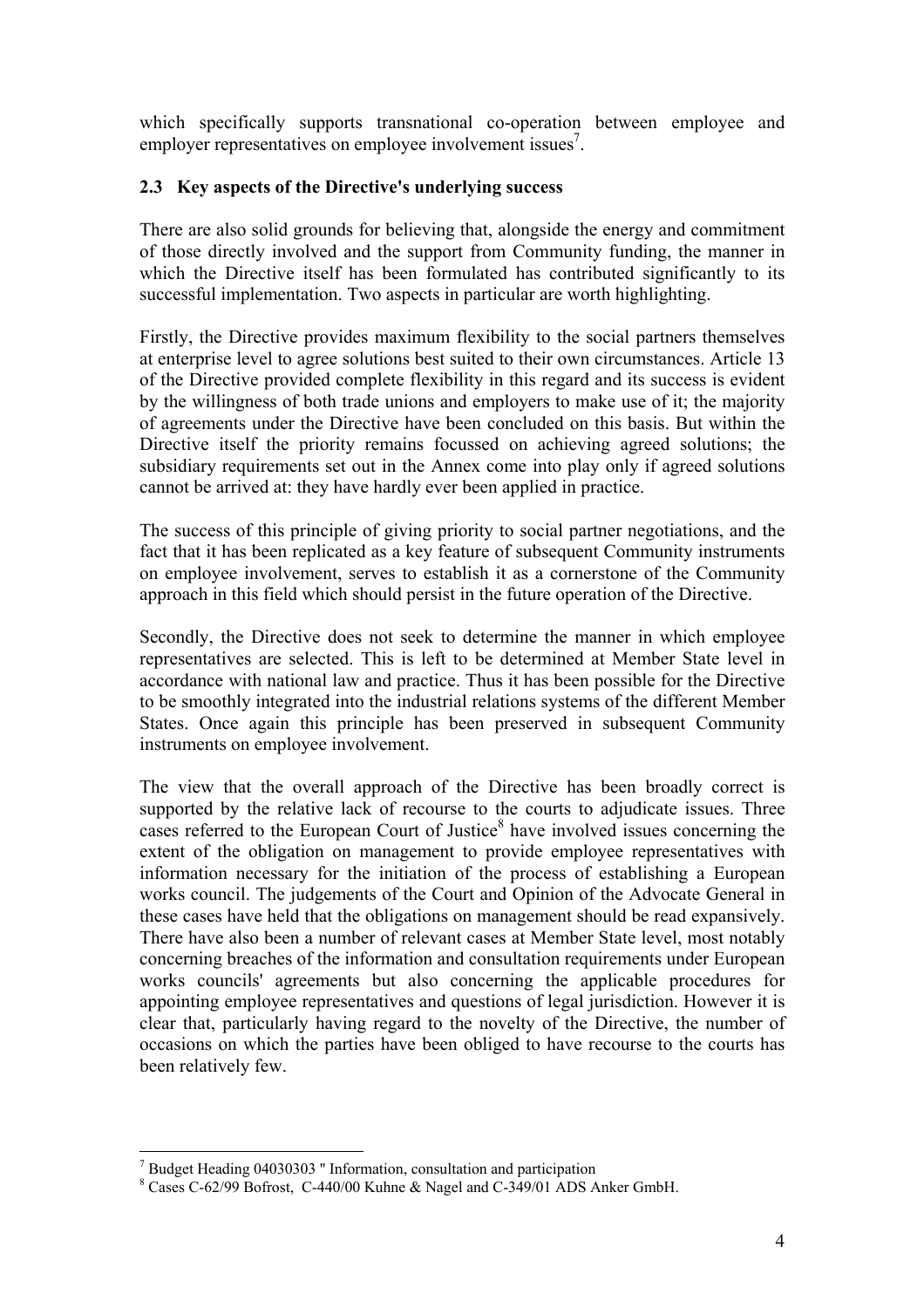### **2.4 Issues identified with the operation of the Directive**

To acknowledge the success of the Directive does not mean, of course, that one is not alive to the weaknesses that have been identified in its operation. Indeed the Commission's report of April 2000 already outlined some problems that had been identified. European-level trade unions have been active in seeking to improve the basis for the successful operation of EWCs. A range of issues that have arisen and proposals to address them have also been comprehensively set out in the Resolution of the European Parliament referred to at 2.1, above.

It is clear that the primary concern of the criticisms levelled at the operation of the Directive has been to ensure the effectiveness of information and consultation procedures. A particular concern has been the way in which information and consultation functions in restructuring situations. It is in such situations that employees feel most at risk and most in need of the security provided by being genuinely involved in the process. There is an anxiety to ensure that the real advantages for both sides stemming from genuine engagement are realised in all situations. Much of the concern and criticism derives from instances where this has clearly, and sometimes dramatically, not been the case.

Other issues raised relate to the prerogatives of, and facilities available to, European works council members and the role played by trade unionists as representatives of workers. While a further set of concerns could be said to relate, on the one hand, to facilitating the more timely and widespread creation of European works councils and, one the other, to dealing with practical issues that have arisen regarding their operation in situations not explicitly provided for in the Directive.

# **3. The changing context**

Since 2000 there have been significant changes on a number of fronts that affect consideration of the future of the Directive and of the role and importance of EWCs: developments in Community legislation, in the economic environment facing businesses and their employees, and significant advances in the conduct of social partner relations at European level. Indeed it is apparent that European works councils themselves are a dynamic rather than a static process and that both agreements and practices within EWCs have developed during the period.

### **3.1 Developments in Community legislation on employee involvement**

Within the last three years the legislative acquis on employee involvement has developed very considerably with the adoption of three significant new instruments: the Directive dealing with employee involvement in the European Company<sup>[9](#page-4-0)</sup>, the Directive providing a general framework for information and consultation at national  $level<sup>10</sup>$  and the Directive dealing with employee involvement in the European Co-

<span id="page-4-0"></span> $\overline{a}$ <sup>9</sup> Council Directive 2001/86/EC of 8 October 2001 supplementing the Statute for a European company with regard to the involvement of employees - OJ L294 of  $16.11.2001$ <br><sup>10</sup> Directive 2002/14/EC of the European Parliament and of the Council of 11 March 2002 establishing

<span id="page-4-1"></span>a general framework for informing and consulting employees in the European Community - OJ L 80 of 23.3.2002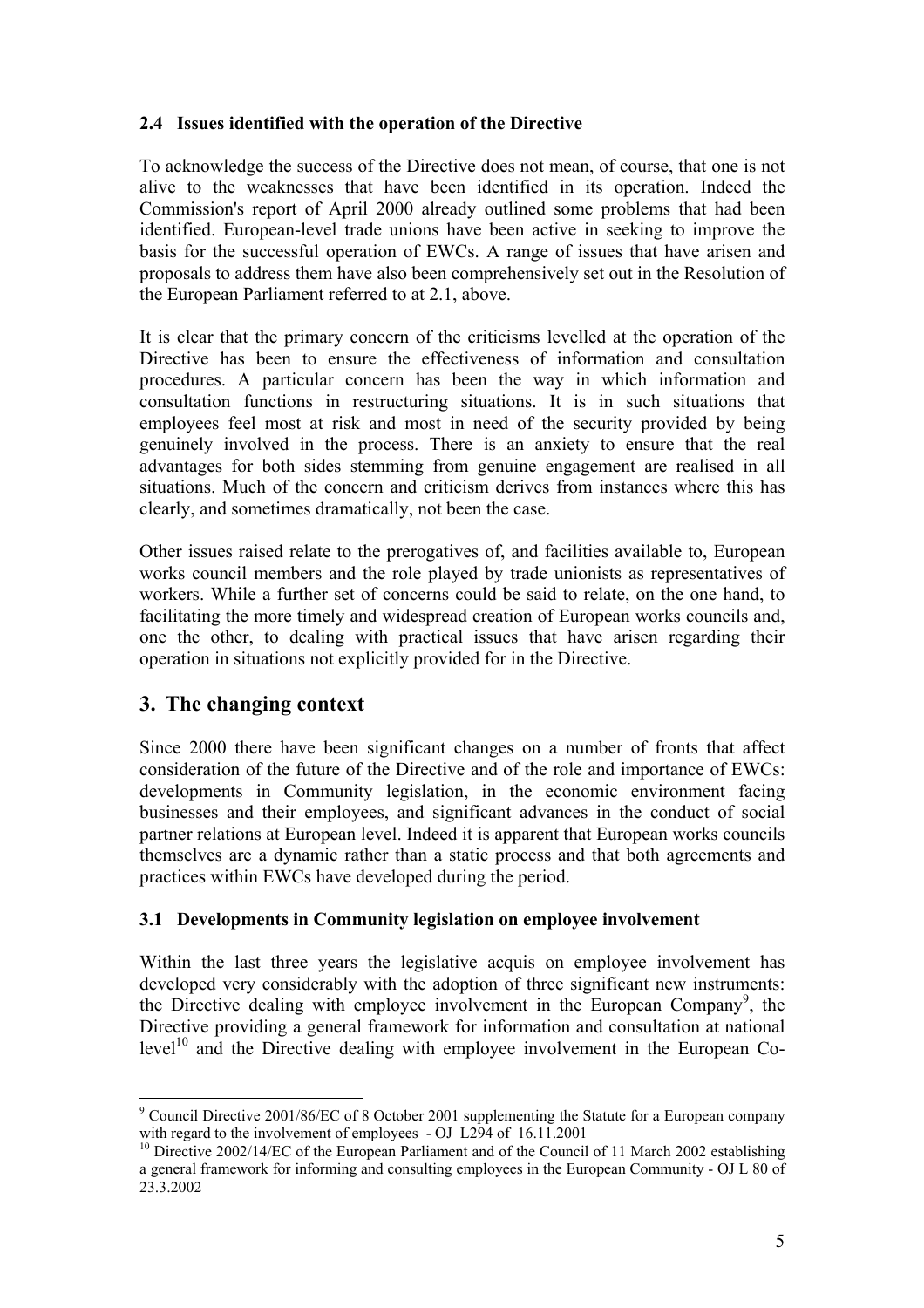operative Society<sup>11</sup>. The Charter of Fundamental Rights of the European Union of December  $2000^{12}$  has also endorsed the right of workers to information and consultation at appropriate levels.

The need for efficient information and consultation systems at national level to enable the different levels of worker representation within undertakings to be linked was identified as an issue in the Commission's report of 2000. The adoption of the Directive setting a general framework for information and consultation now allows for the establishment of such systems throughout the Union. The new provisions dealing with employee involvement in the European Company and the European Co-operative Society open up the potential for the expansion and deepening of transnational employee involvement in these new legal entities.

This development of the Community *acquis* is significant in two respects. Firstly because some of the issues that have been addressed and dealt with in the recently adopted Directives are relevant to the issues that have been raised regarding the application of the EWC Directive. Secondly there is the consideration that, with the deadlines for transposition of the new texts into national law falling within a period of about two years commencing in October 2004, there will be a considerable challenge over that period for social partners, both at Member State and transnational levels, in preparing themselves for the practical implementation of the new legislative provisions.

### **3.2 Dynamism in agreements and in European works councils**

The recent EESC opinion points to a dynamic process of development giving rise to a wider recognition of the positive role played by EWCs in promoting social dialogue within enterprises. This dynamism can be seen in the manner in which EWC agreements appear to be developing and in the actual functioning of European works councils themselves.

As regards EWC agreements, one of the issues raised in the Commission's report of April 2000 was the fact that some of the agreements negotiated seemed to provide for only a very low level of transnational information and consultation. It appears, however, that as agreements fall to be renewed their content is being fleshed out more fully. This may result from the incorporation of experience and best practice from outside the EWC in question. It can also reflect the overcoming of reservations which may have existed at the outset and the development of a greater degree of comfort and confidence among the parties. Such renegotiated agreements often result in the strengthening of the operation of the European works councils in terms of issues such as the frequency of meetings and the prerogatives and facilities afforded to employee representatives.

The developing scope of EWC agreements is also evident in the extension of the range of issues being dealt with within European works councils. In many agreements

 $\overline{a}$ 

<span id="page-5-0"></span><sup>11</sup> Council Directive 2003/72/EC of 22 July 2003 supplementing the Statute for a European Cooperative Society with regard to the involvement of employees - OJ L207 of 18.8.2003

<span id="page-5-1"></span><sup>12</sup> OJ C364 of 18.12.2000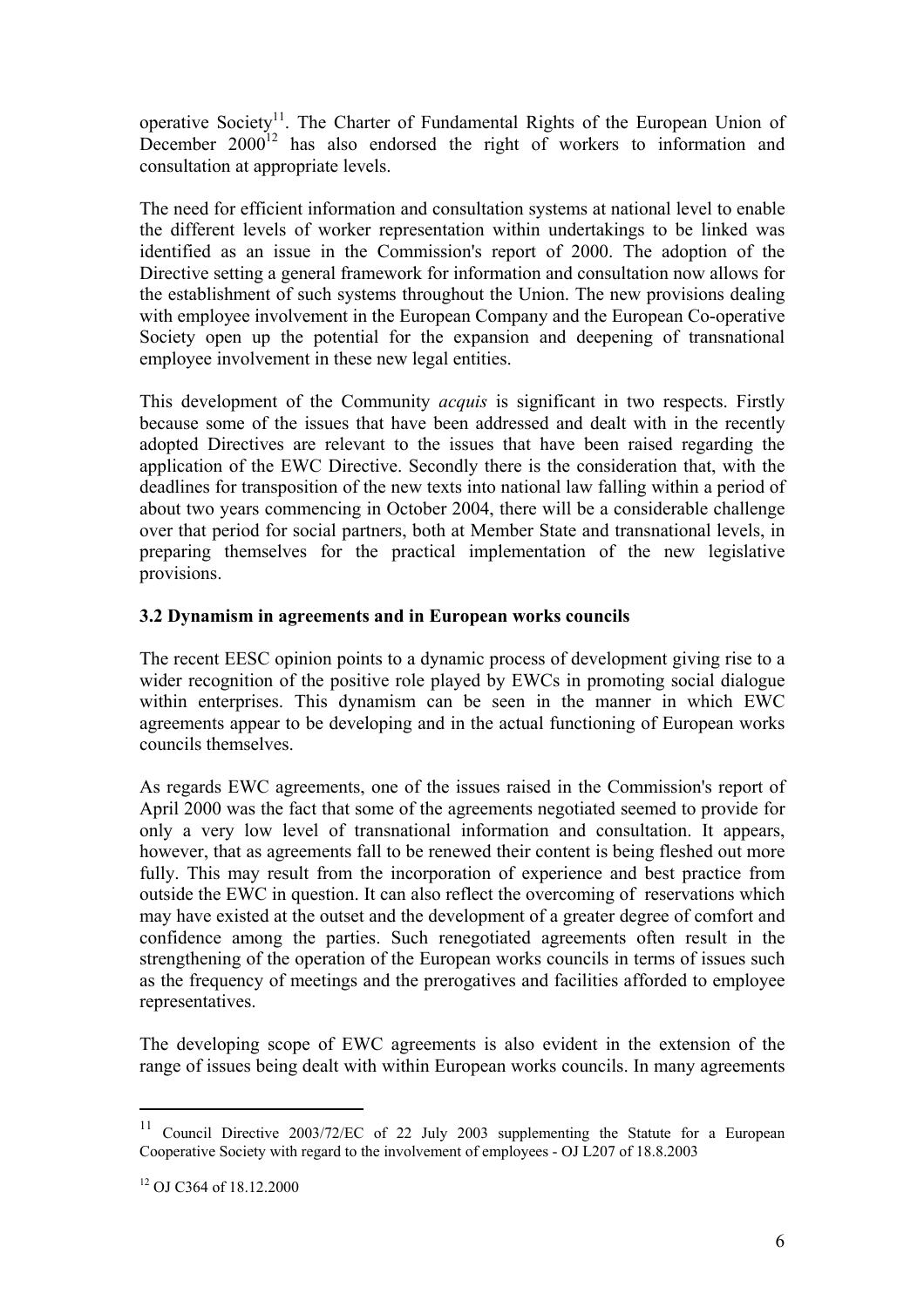the range of issues has been extended far beyond the 'core' issues referred to in the Annex to the Directive. Issues with a strong European dimension such as health and safety, equal opportunities policy, training and mobility and environmental policy are now the subject of employee/management consultation. The range of issues finding their way onto the agenda of EWCs is being extended in many cases through actual practice rather than though any formal extension of the agreement to comprehend new issues. The importance of practical operation of the EWC, as opposed to formal extension of agreements, as a determinant of the ability on an EWC to play active role has been highlighted in the EESC opinion. There is potential for issues where there could be a strong group-wide interest, such as employee financial participation, to come onto EWC agenda's in this way.

This process of dynamic development within European works councils has reached its fullest expression to date with the emergence of a negotiating role within some EWCs. This has led to the conclusion of agreements on joint texts that go far beyond the basic information and consultation requirements of the Directive. In addition to agreements in the areas mentioned above, the issues addressed in such joint texts include the consequences of restructuring, trade union rights and fundamental social rights. As regards restructuring, the EWC has functioned, in some instances, as a forum in which management and employees have reached agreement on how the restructuring of their European operations should be implemented.

### **3.3 The number of European works councils' agreements**

While dynamism can be observed in EWC agreements and in the actual functioning of EWCs, it must be conceded that there is less sense of continuing dynamic development as regards the numbers of EWCs: there are issues regarding the pace of creation of new European works councils and the total number of councils now in place.

Agreements have been concluded in some 650 transnational companies or groups. The majority of these agreements, some 400 in all, were adopted before the deadline for transposition of the Directive in 1996. Since then the pace of adoption of new agreements has slackened with an average of perhaps 40 to 50 new European works councils being created in each of the intervening years. The early peak in the number of agreements concluded can be attributed to the desire to take advantage of Article 13 of the Directive. The subsequent tapering off has resulted in a situation where, of the 1800 or so companies or groups estimated to fall with the scope of the Directive, less than 40% have an EWC agreement in place. Coverage of employees is higher; with some 11 million, or about 65% of the 17 million estimated to fall within the scope of the Directive, employed in the companies having EWC agreements.

Several reasons have been advanced as to why EWCs have been established in only 40% of relevant cases. Company size is a factor, with more European works councils having been created in the larger companies and groups. It has been suggested that in smaller entities transnational operations may be fewer and smaller, with the vast bulk of operations located in one Member State, and thus EWCs seen as of less significance and interest to employees. Difficulties for employee representatives in initiating the procedures provided for in the Directive have also been advanced as a reason why more EWCs have not been established.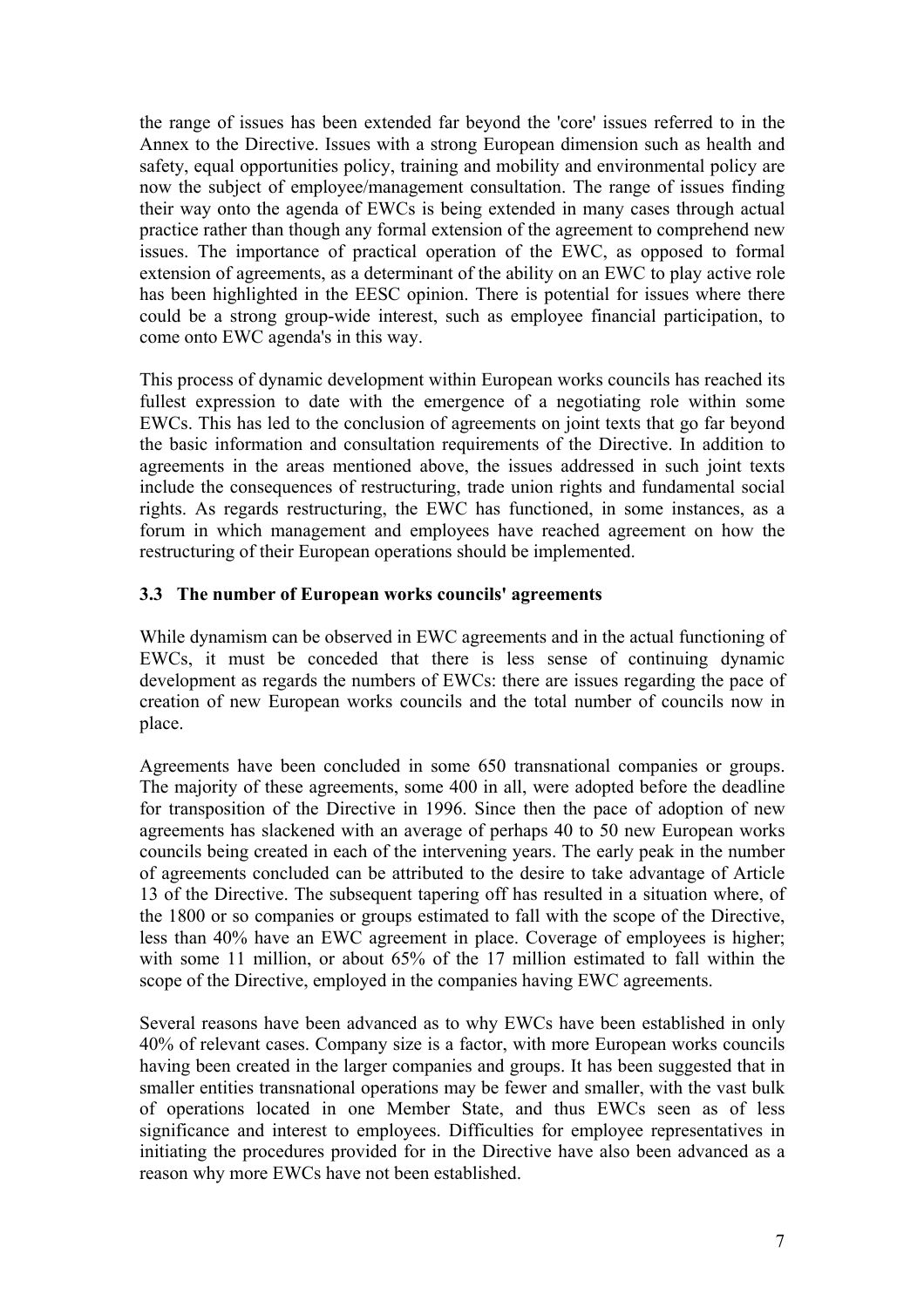Whatever the reasons, the absence of EWC agreements in such a large proportion of companies falling within the scope of the Directive represents a challenge for the further development of transnational information and consultation structures.

### **3.4 The economic and business environment**

The developments mentioned above have taken place against a background where the greatest challenge facing transnational enterprises and their employees over the last two to three years has been the issue of large scale corporate restructuring. The pace of restructuring has quickened as industry responded to the economic downturn. Restructuring situations have been a very particular focus for the concerns of employees regarding the functioning of information and consultation mechanisms.

It was because of the widespread concerns about restructuring and its social consequences that the Commission adopted, in January 2002, the first stage consultation of the social partners A*nticipating and managing change: a dynamic approach to the social aspects of corporate restructuring***.** The paper advocated a positive approach to corporate restructuring balancing the interests of businesses faced with changes in the conditions governing their activity and those of employees threatened with the loss of their jobs. Proper information and consultation in restructuring situations was a key issue raised in the paper.

The social partners agreed to explore the possibilities of social dialogue on this issue and included it as a key element of their joint work programme adopted in November 2002. Following a number of seminars exploring practical experience on restructuring, the social partners submitted to the Commission in October 2003 a joint text *'Orientations for reference in managing change and its social consequences'*. The text addresses, inter alia, the issue of information and consultation in restructuring situations saying that obligations arising from the legislative and contractual framework on information and consultation must be met. It also states that existing European bodies are the appropriate level when changes concern the strategy of a group and affect sites in several Member States. It is further noted that all the cases studied underlined the importance of continuous quality communication with workers and/or their representatives.

This social partner activity in the context of restructuring could have a bearing on their approach to the issues raised in the present consultation document.

### **3.5 Development in EU-level social partner relations**

Consideration of the future operation of the European works councils Directive arises against a background of significant development in social partner relations at EU level over the past two years. In June 2002 the Commission presented its views on the further development of the European social dialogue *The European Social Dialogue, a force for innovation and change[13.](#page-7-0)* The Communication highlighted, inter alia, the role of the European social dialogue as an important instrument for economic and

<span id="page-7-0"></span> $\overline{a}$ 13 COM(2002) 341 final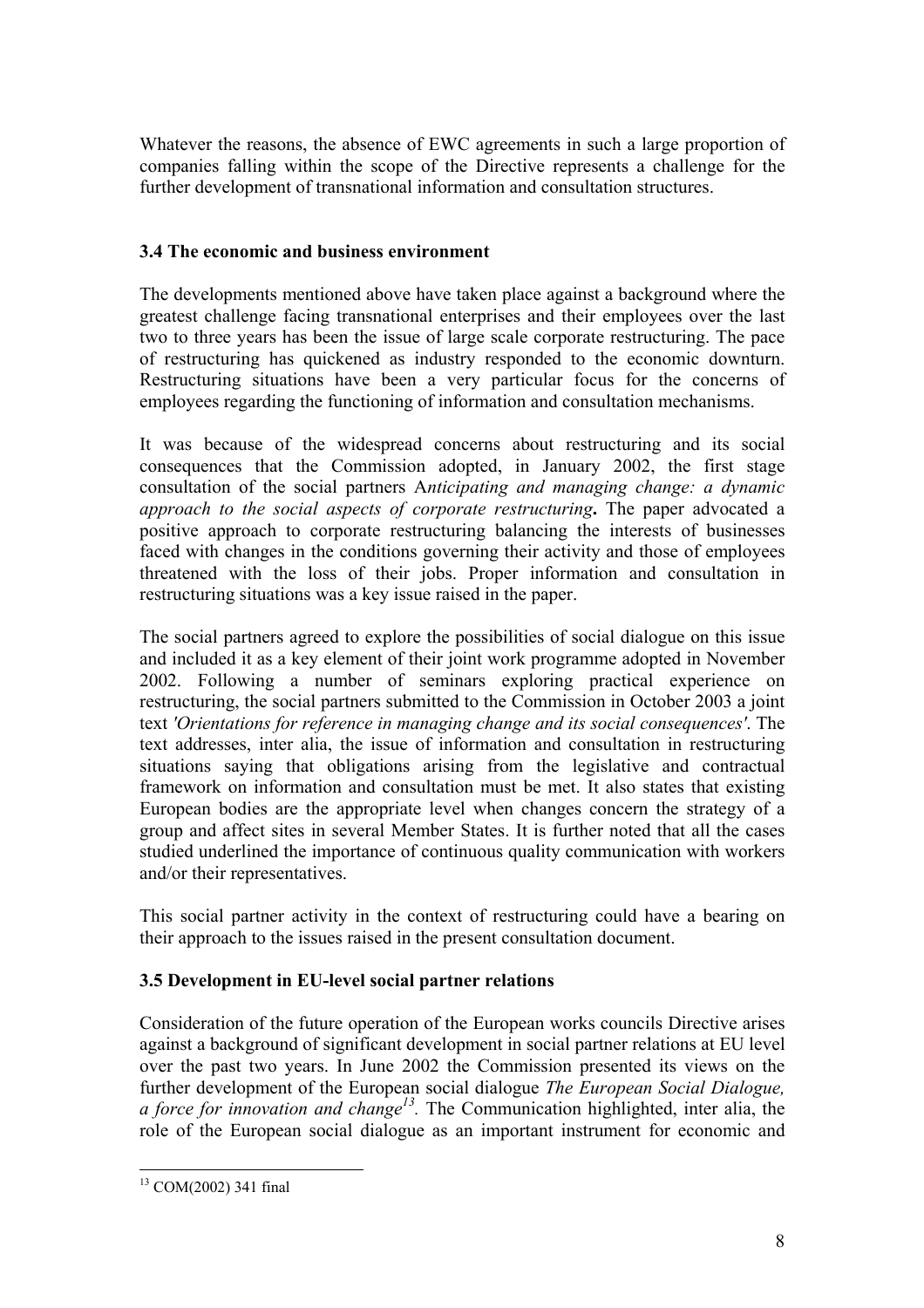social modernisation and expressed the Commission's wish to stimulate a more autonomous dialogue of the social partners. As regards dialogue at the enterprise level, the Communication noted that the link between company level and more centralised levels of dialogue is crucial.

At the Social Dialogue Summit in November 2002 the social partners presented their joint multi-annual work programme for 2003 to 2005. The adoption of such a joint work programme must be seen as a significant positive development in social partner relations at European level, demonstrating their willingness to adopt a more proactive approach to setting the agenda for social dialogue. This new approach has already enabled the social partners to include the important and difficult issue of corporate restructuring on their agenda and to develop a joint approach to the issue.

The social partners' role at the European level was further strengthened with the Council's Decision in March 2003 to formalise the arrangement for annual meetings before the spring European Council through the establishment of a Tripartite Social Summit for Growth and Employment. The intention is to strengthen contacts between the social partners and the European institutions on economic and social policies and to send a strong political signal about the importance of tripartite concertation in boosting the involvement of the social partners in the pursuit of the Lisbon objectives.

# **4. Enlargement**

The imminent enlargement of the Union presents a particular challenge for the application of the European works councils Directive and for the operation of EWCs in practice; the issues it raises must be faced irrespective of any changes that arise from the current process of consultation regarding the operation of the Directive.

Almost all acceding countries have already adopted legislation transposing the Directive into national law and all will have done so before the accession date. But, while critically important, the adoption of the legislation is only an initial step in process of securing the practical application of the Directive.

The Directive and EWCs will be affected in two ways. On the one hand the inclusion of activities in the new Member States will swell the number of undertakings or groups falling within the scope of the Directive. Companies headquartered in the existing Member States and in the new Member States will be affected. The possibility of forming new European works councils in these entities will thus be opened up. Secondly, where undertakings or groups with subsidiaries in the new Member States already have European works councils, these will need to be extended to ensure representation of the newly included subsidiaries.

Preparing representatives from the acceding countries to assume the new responsibilities that will fall to them is a major task. The EESC stressed the need to recognise the specific characteristics of industrial relations systems in the new Member States and the learning process necessary to comprehend features that are the product of different economic, social and cultural traditions. The Commission has endeavoured to provide practical assistance in preparing for the extension of the Directive to the new Member States as well as monitoring the formal implementation of the *acquis*. The social partners themselves have, of course, also been actively